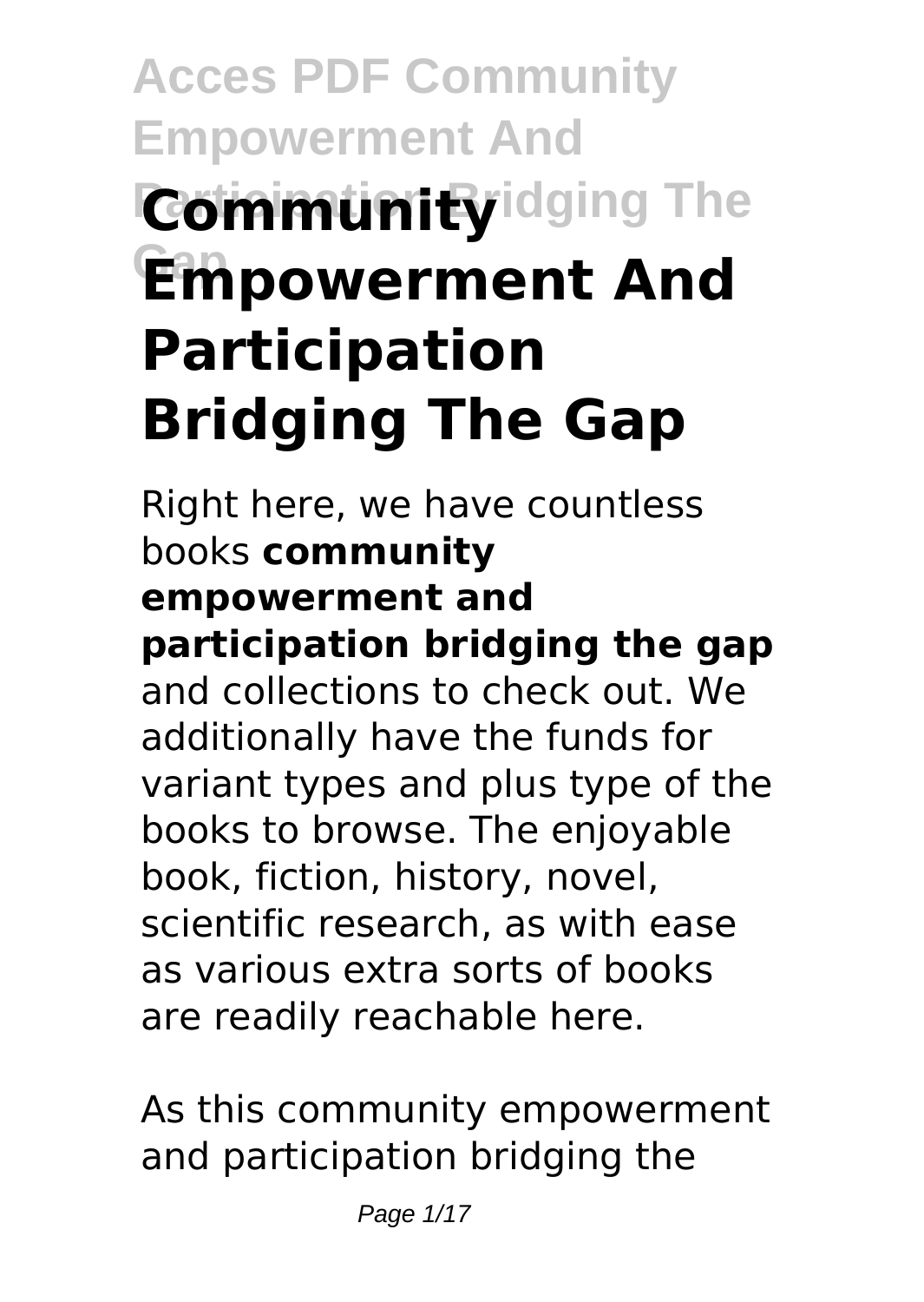gap, it ends occurring creature e **One of the favored book**<br>
community empowerment and one of the favored book participation bridging the gap collections that we have. This is why you remain in the best website to see the amazing book to have.

*PARTICIPATION \u0026 EMPOWERMENT (HD) Personal Characteristics for Empowerment and Citizen Participation* Circulating Optimism -- how library workers have shifted to engage and assist their communitiesDefining Community Empowerment (MSMIT Chapter 1 Module 1) Bridging Arts And CommunityETH

1D: Engage, Empower, Amplify, and Connect Every Scholar with Page 2/17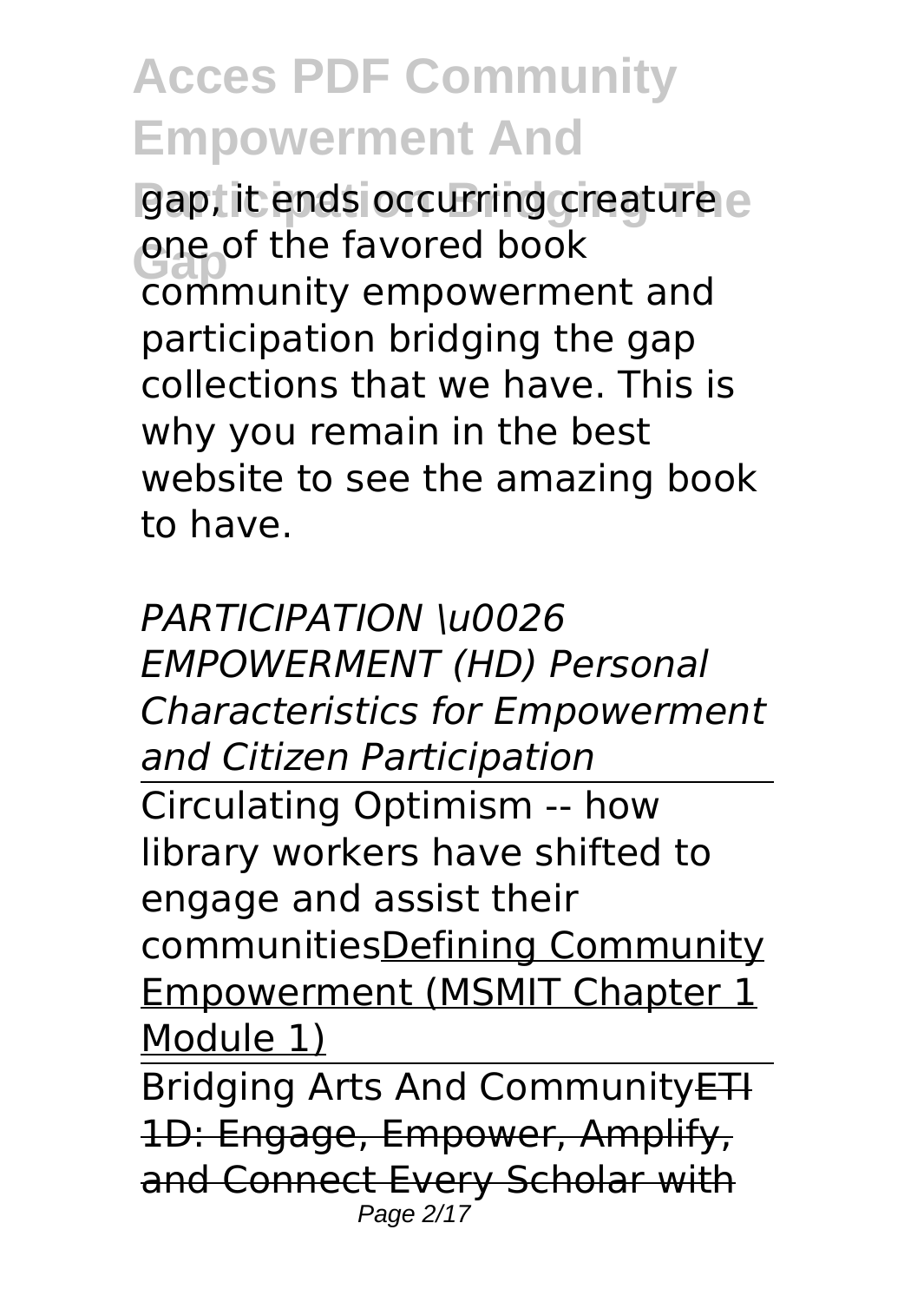**Flipgrid, Ann Kozma Mary g The Gap** *Morrissey | DreamBuilder Webinar* Empowering communities with participation | Gonçalo Folgado | TEDxULisboa Mod-01 Lec-27 Empowerment and Participation *Empowering Women's Political Participation* Bridging the Digital Divide - Horasis Extraordinary Meeting, October 1, 2020 Tackling ethnic health disparities: Lisa Cooper at TEDxBaltimore 2014 Victory Beyond The Mountain | IAS officer | Tina Dabi | TEDxHansrajCollege 3 things I learned from my intellectually disabled son | Emilie Weight | TED Institute **Build Your Serverless Container Cloud with OpenStack and Kubernetes The Smartest 21st Century Move - from Literacy to** Page 3/17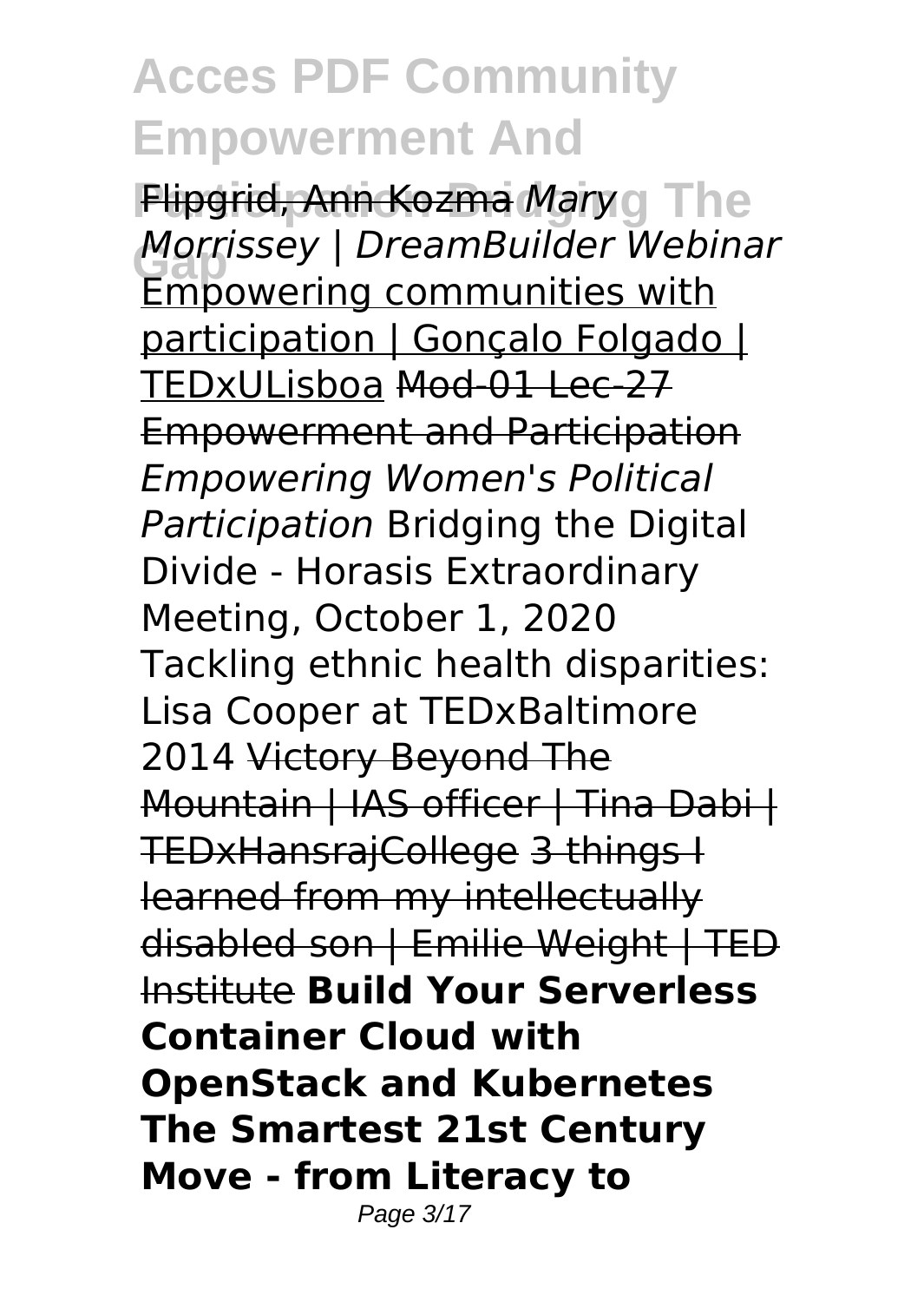**Electracy, Chinarts Webinare Series - webinar 11 html**<br> *survive hybrid cloud on* **Series - Webinar 11** *How to OpenStack and AWS* Women's Participation and Empowerment Animation Empowerment Theory: Key Concepts How to Win an Election: Political Campaign What is PARTICIPATORY DEVELOPMENT? What does PARTICIPATORY DEVELOPMENT mean? Rural Community Empowerment | Arturo Vittori | TEDxFHKufstein Interpreter Training Resources SDGC19 | Jesse Wente: How the Arts can Bridge the Gap Between Cultures *Disability: Oppression, Empowerment, and All That's In Between | Khansa Maria | TEDxYouth@DPSMIS ASL Interpreting 101 for Hearing* Page 4/17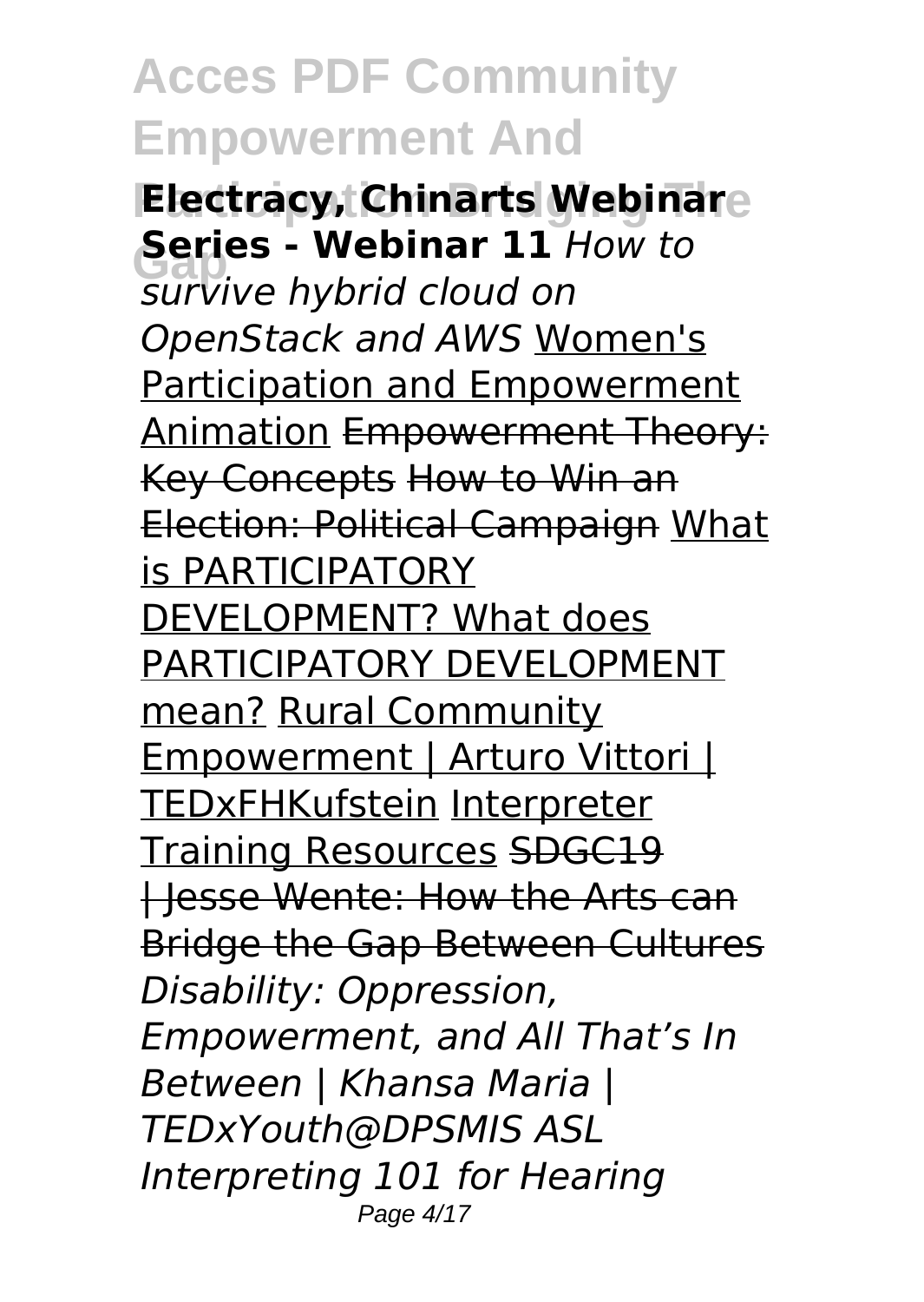People | Andrew Tolman \u0026 **Gap** *Lauren Tolo | TEDxBend* Finding resilience among prison inmates | Sreelekha R |

TEDxThiruvananthapuram Governing Board Candidate Forum - September 29, 2020 *Webinar: Bridging Academic and Student Affairs Andreas Karelas, Katharine Hayhoe \u0026 Bill McKibben: Climate Courage Book Launch* Community Empowerment And Participation

**Bridging** 

Pettit - Empowerment and Participation: bridging the gap between understanding and practice Power can be understood as a kind of mutual interaction of agency and structure, and empowerment as a...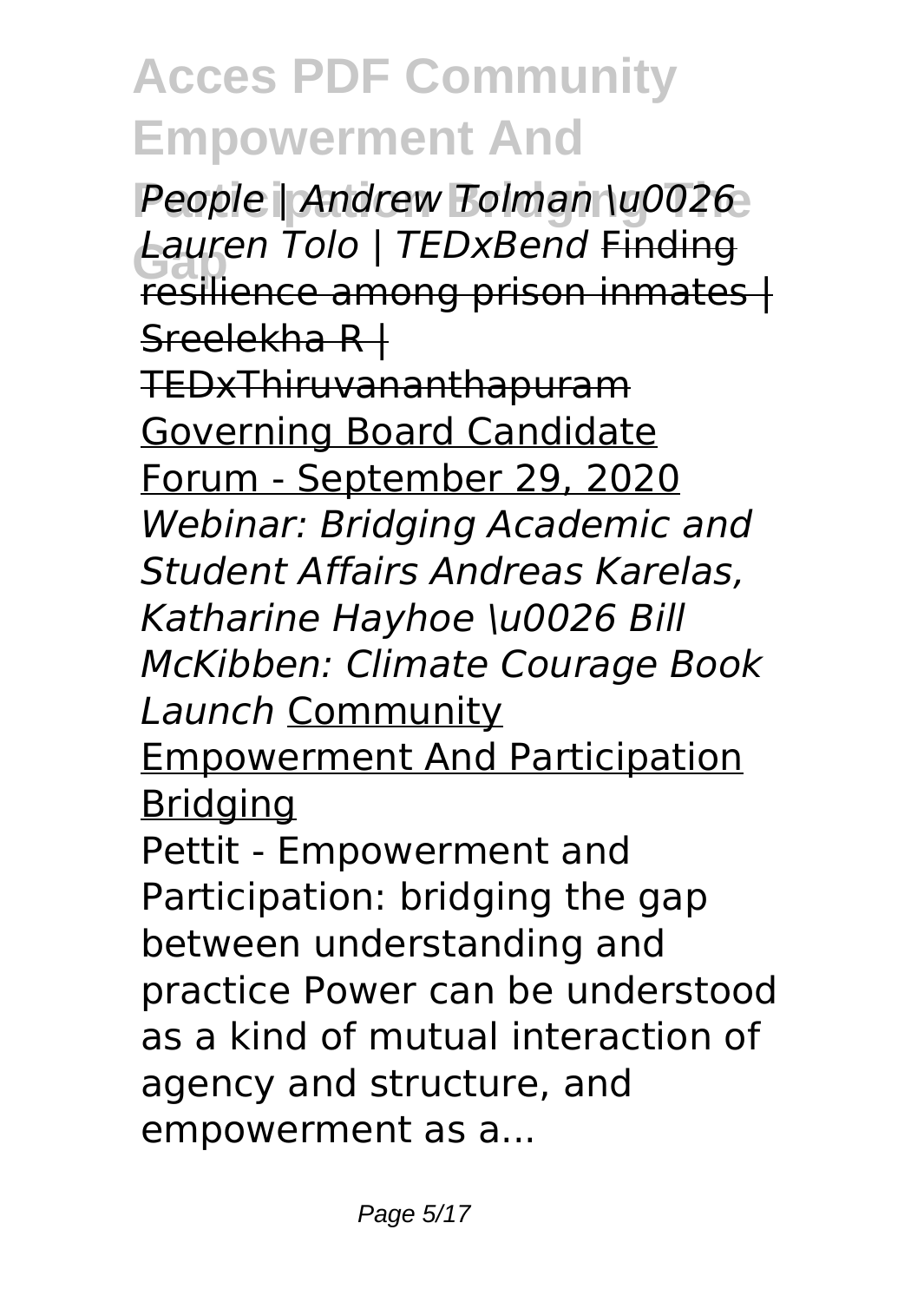**Empowerment and Participation: bridging the gap between ...**<br> **COMPUTEL COMPOSE** community engagement • Empowerment, participation, equity, rights-based approach • Vague, can embrace multiple meanings • Lost their original political content • Still can serve as a common ground for action and as a bridge between social activitists, NGOs and bureaucrats

Community Empowerment and Participation: Bridging the gap ... involvement, empowerment and partnership. It also provides an A to Z of key issues and practical techniques for effective participation. • Ten key ideas about participation The Guide to Effective Participation identifies 10 key ideas which aid thinking Page 6/17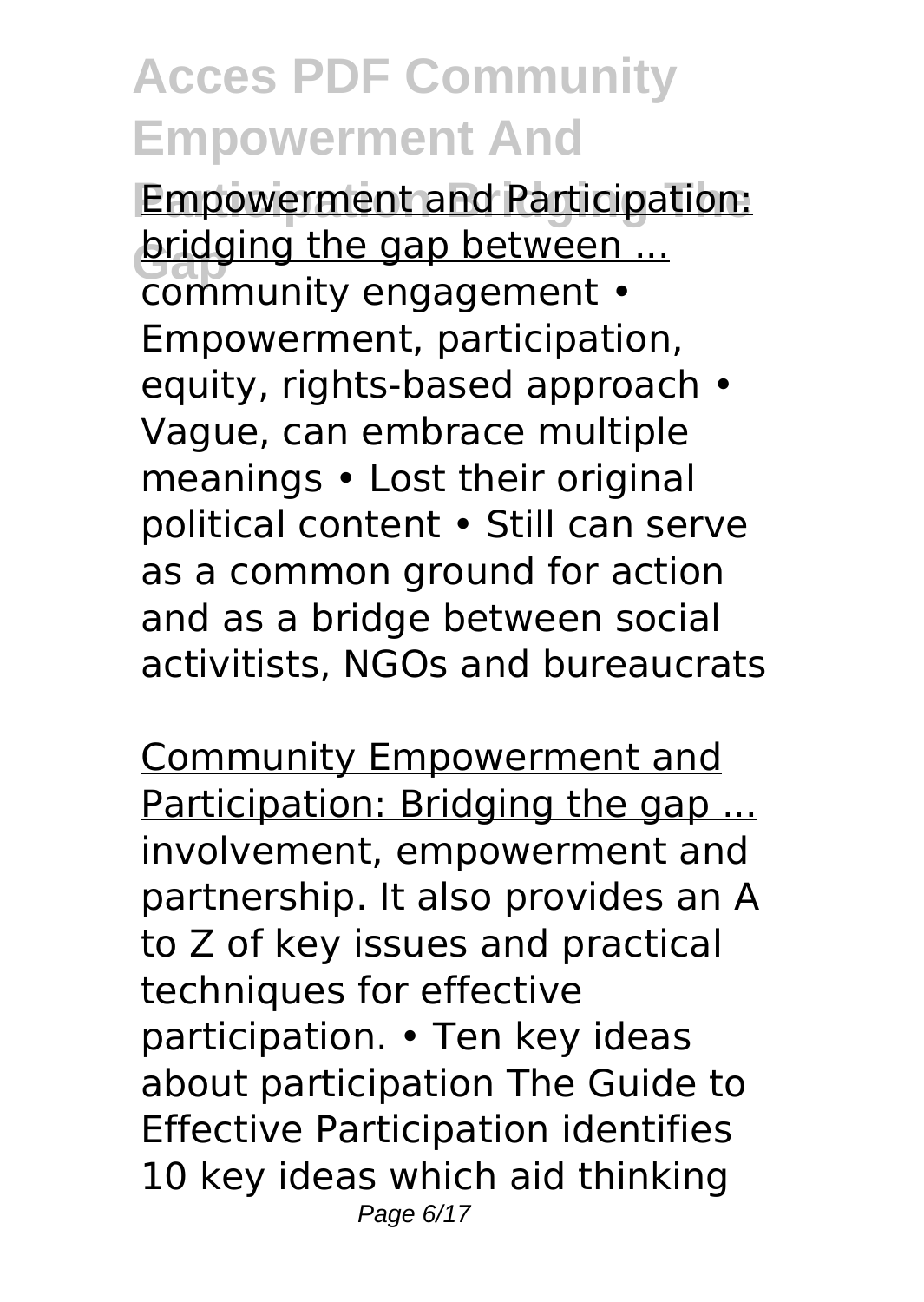about community involvement. 1. Level of participation The guide proposes a five-rung ladder of

12 Community participation and empowerment: putting theory ... In this view empowerment is the outcome of community participation, or participation constitutes evidence of empowerment. For others, the relationship is contested or even contradictory. ey hold...

(PDF) Empowerment and Community Participation Community Empowerment and Participation: Bridging the gap ... The community development approach was based on participation, empowerment, and collective action, which are at the Page 7/17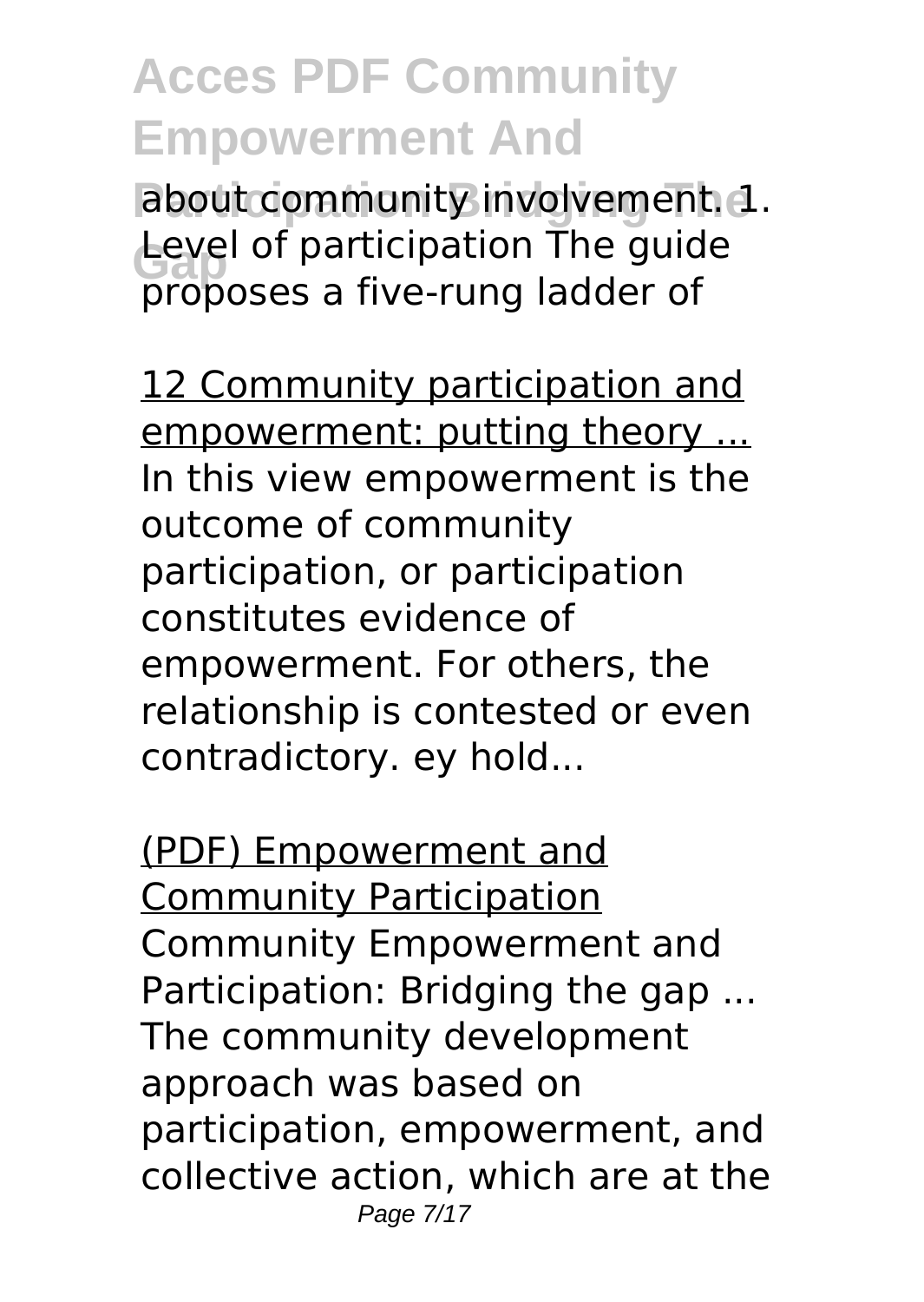core of health promotion practice. **L7** Improving the neighborhood physically (streets and public squares),

Community Empowerment And Participation Bridging The Gap Community Empowerment and Participation: Bridging the gap ... The community development approach was based on participation, empowerment, and collective action, which are at the core of health promotion practice. 17 Improving the neighborhood physically (streets and public squares), socially (social networks and cohesion), and symbolically (sense of belonging and pride) required a high level of ...

Community Empowerment And Page 8/17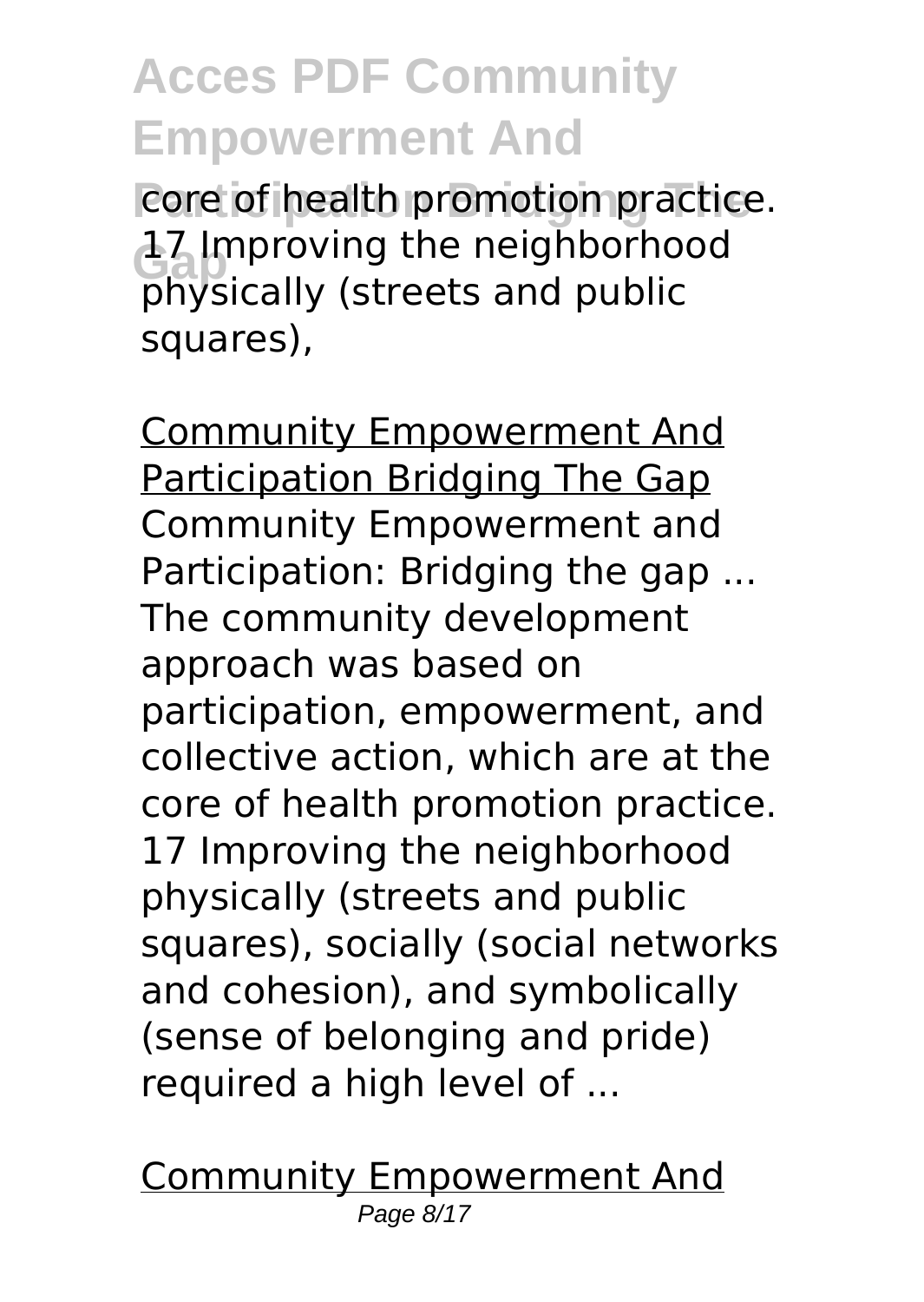**Participation Bridging The** Participation Bridging The Gap **'participation and empowerment**<br>
are inconomially linked, thoy are are inseparably linked, they are different but they depend on each other to give meaning and purpose. Participation represents action, or being part of an action such as a decision-making process.

Empowerment in Participation Theory - Social Capital ... evidence on community participation and empowerment and on the health benefits of volunteering. The current evidence base does not fully reflect the rich diversity of community practice in England. Cost-effectiveness evidence is still limited; nevertheless research indicates that Page 9/17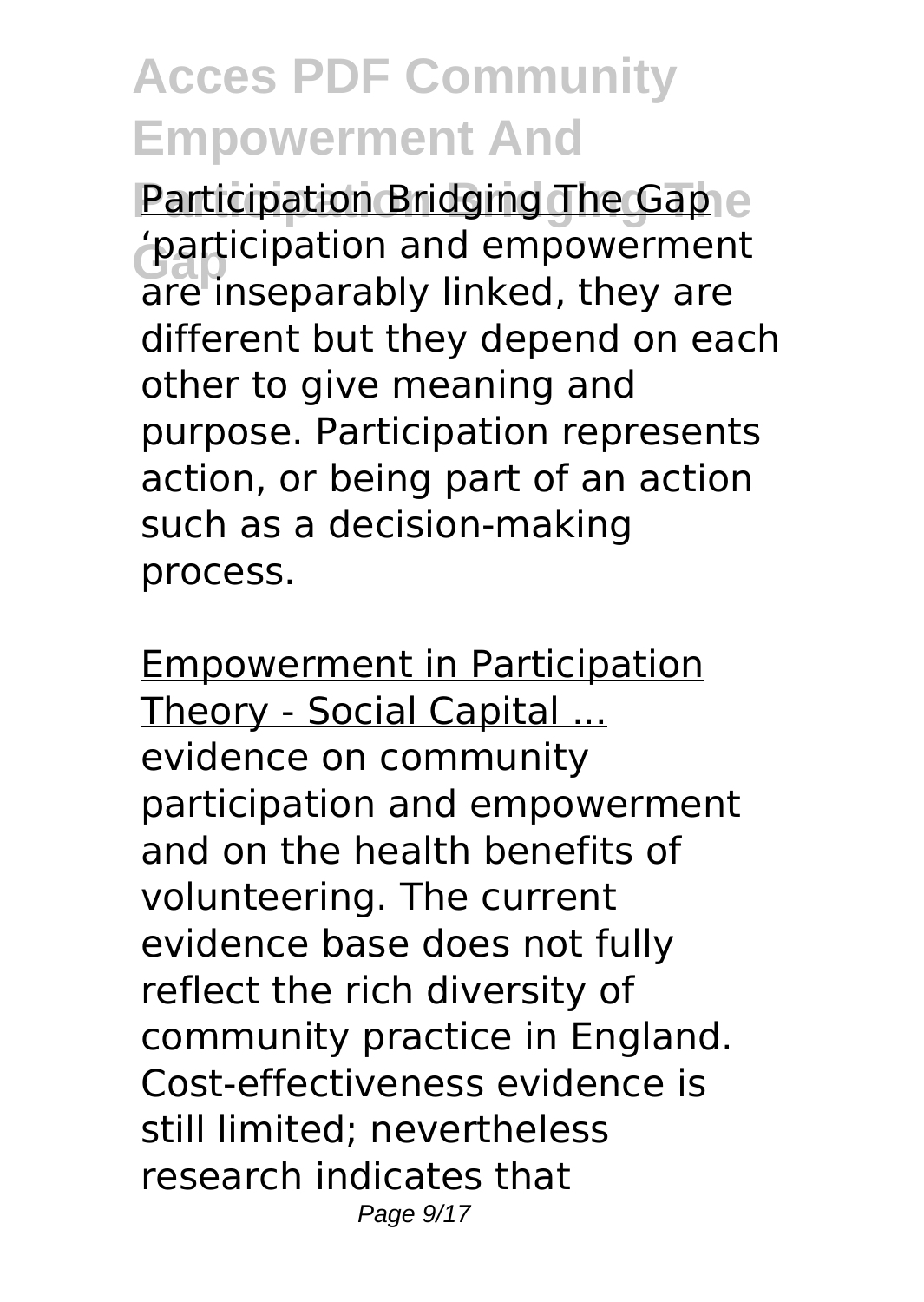**Acces PDF Community Empowerment And** community capacity building and **Gap** volunteering

A guide to community-centered approaches for health and ... Abstract. Community participation is a central concept for health promotion, covering a breadth of approaches, purposes and activities. This paper reports on a national knowledge translation project in England, UK, which resulted in a conceptual framework and typology of community-based approaches, published as national guidance.

evidence-based framework on community-centred approaches

...

participation Such new thinking about citizenship, participation Page 10/17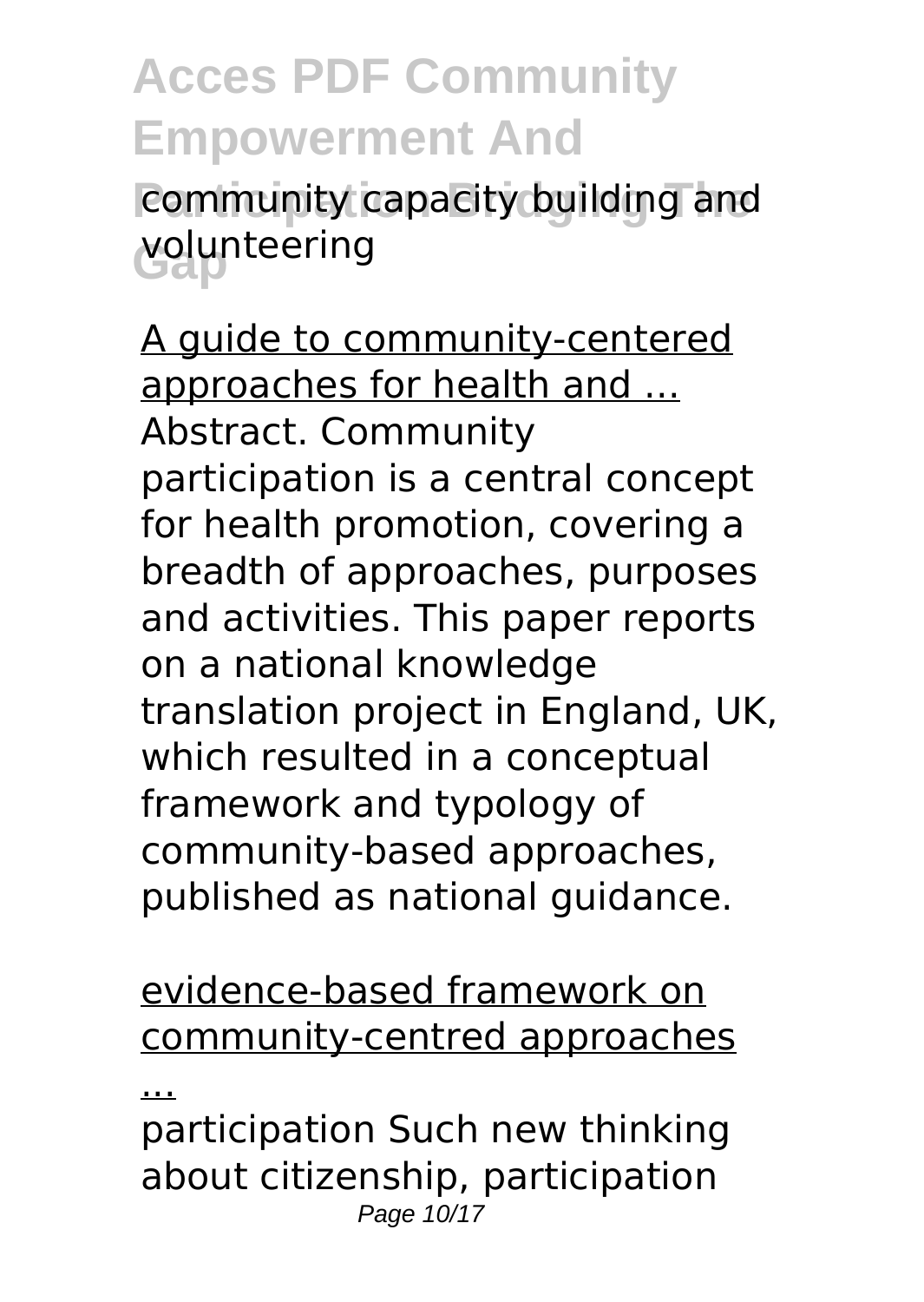and rights raises the question of now to create new mechanisms<br>or spaces and places for citizen how to create new mechanisms, engagement. It also requires that greater attention is paid to the interface between citizens and the state, to the intermediaries who play an increasing role in bridging the

Bridging the gap: citizenship, participation and ... Community-centred approaches are not just community-based, but about mobilising assets within communities, promoting equity, and increasing people's control over their health and lives. It involves:

Health matters: communitycentred approaches for health ... Page 11/17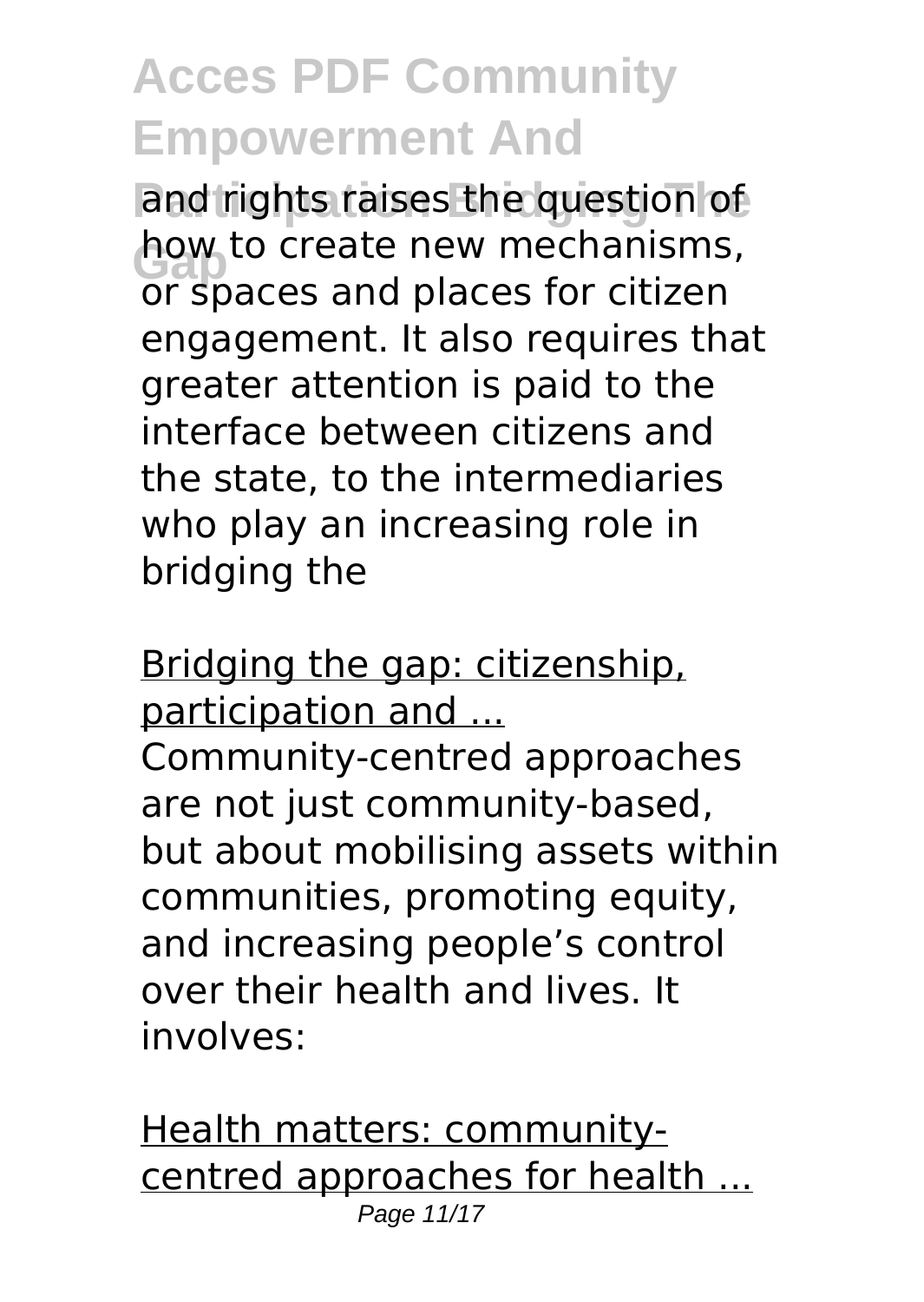**Community empowerment, The** therefore, is more than the involvement, participation or engagement of communities. It implies community ownership and action that explicitly aims at social and political change. Community empowerment is a process of re-negotiating power in order to gain more control.

#### WHO | Track 1: Community empowerment

Community development is the process of integrating and implementing the various strategies of better life for the community members in relation to various aspects, and community empowerment presupposes the process of providing the community with Page 12/17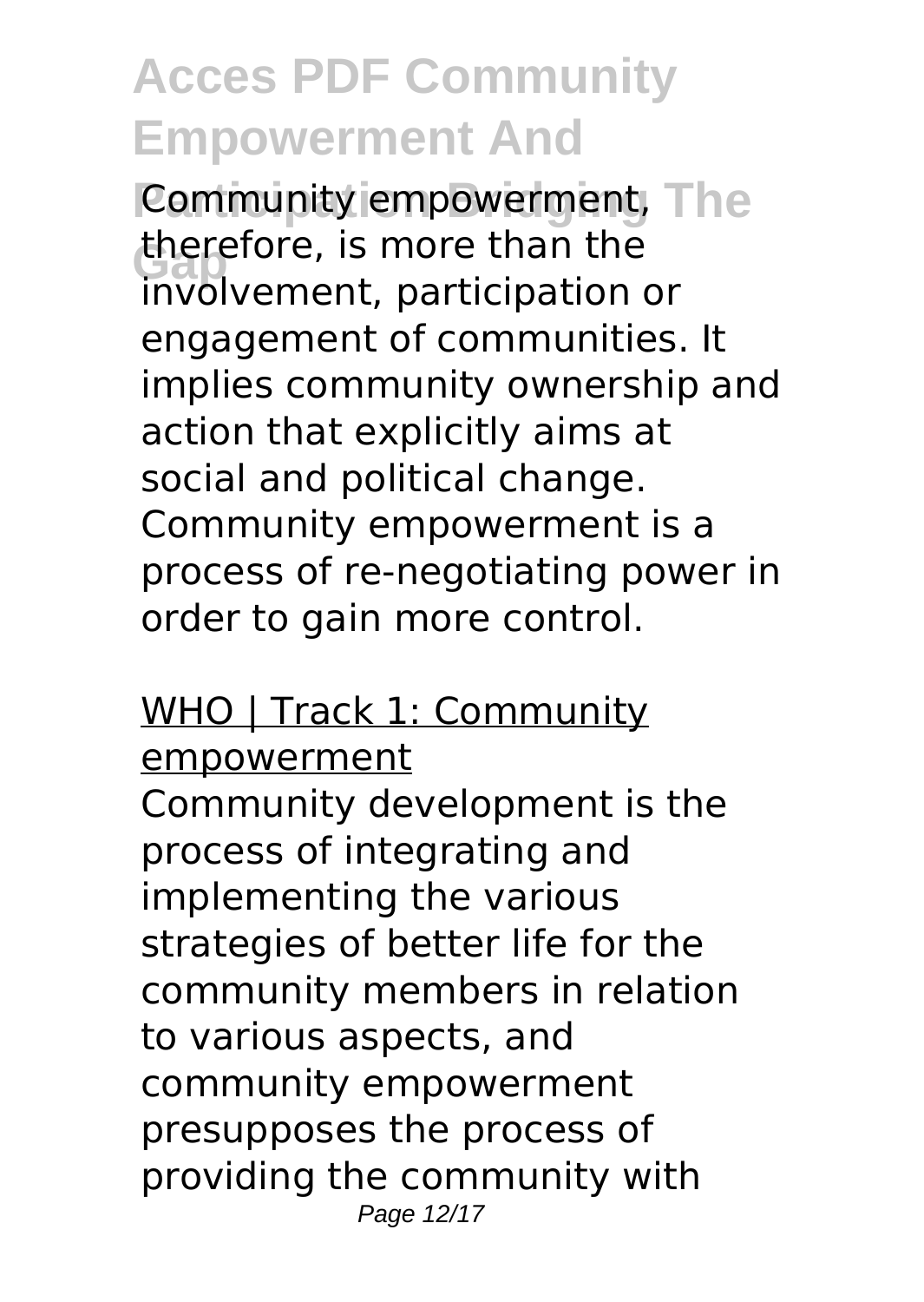more powers, for the better The participation and access to the opportunities given by the society.

Community Development And Community Empowerment , Sample ...

This work reviews contemporary campaigns for community participation and empowerment throughout the world. It describes the context of globalization, international restructuring and increasing polarization between North and South and within individual states, and assesses the relevance to selp-help and community participation of developments within the "mixed economy of welfare".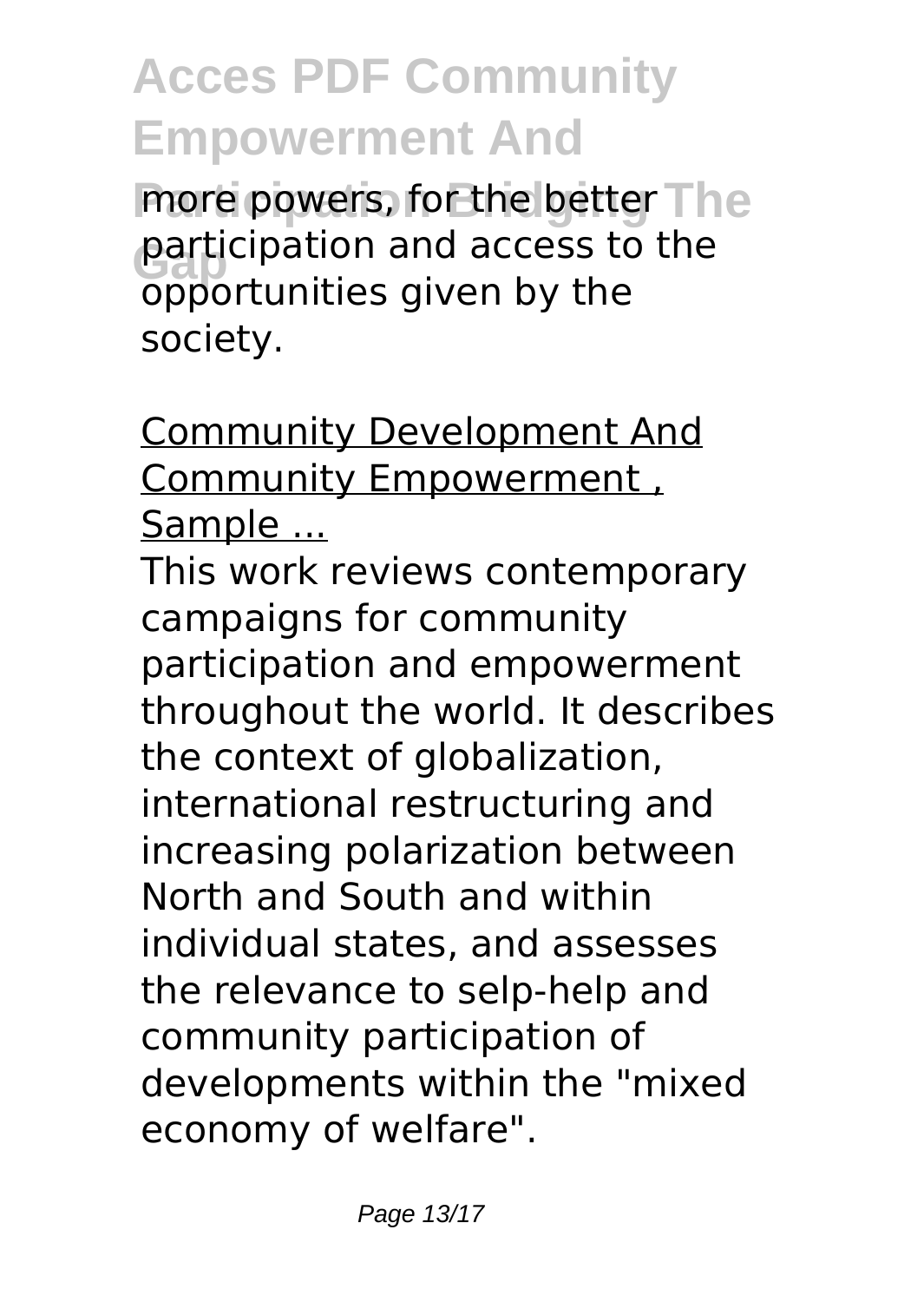#### **Community Empowerment [PDF] Download Full - PDF Read Book** Page

Community empowerment is relevant to all parts of the public sector and is an area of increasing importance given developing . legislation and policies. The Community Empowerment (Scotland) Act 2015 requires community planning partners to secure the participation of community bodies in community

Principles for community empowerment - Audit Scotland Empowerment has been defined as an intentional ongoing process centered in the local community, involving mutual respect, critical reflection, caring, and group Page 14/17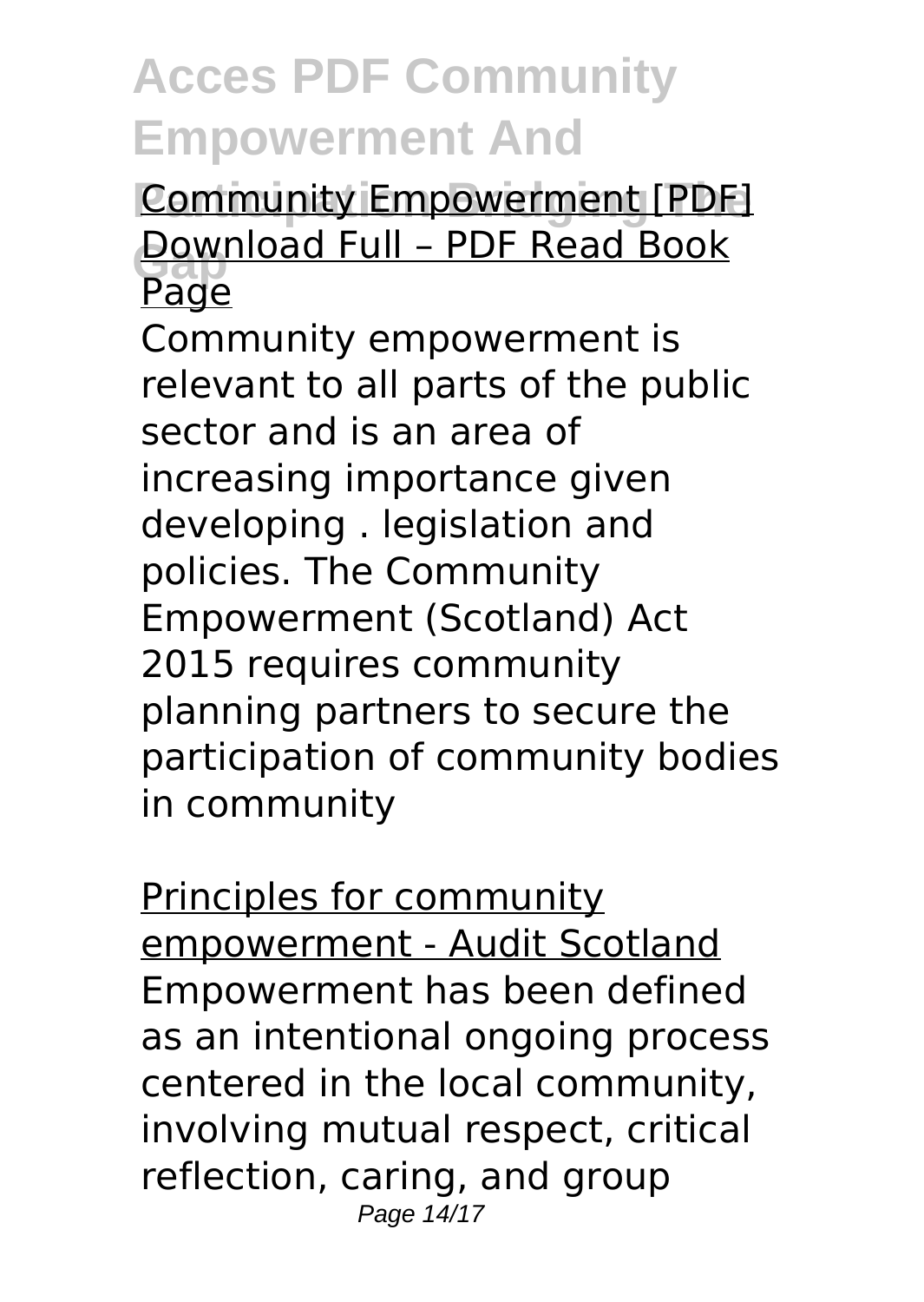**Acces PDF Community Empowerment And** participation, through which The **Gap** people ...

(PDF) Empowerment - ResearchGate The Human Development Report 1995, stresses that empowerment is about participation: Empowerment. Development must be by people, not only for them. People must participate fully in the decisions and processes that shape their lives. (UN, 1995 b: 12) but at the same time promotes a rather instrumentalist view

Gender and empowerment: definitions, approaches ... - BRIDGE Many definitions of participation hint at the participation Page 15/17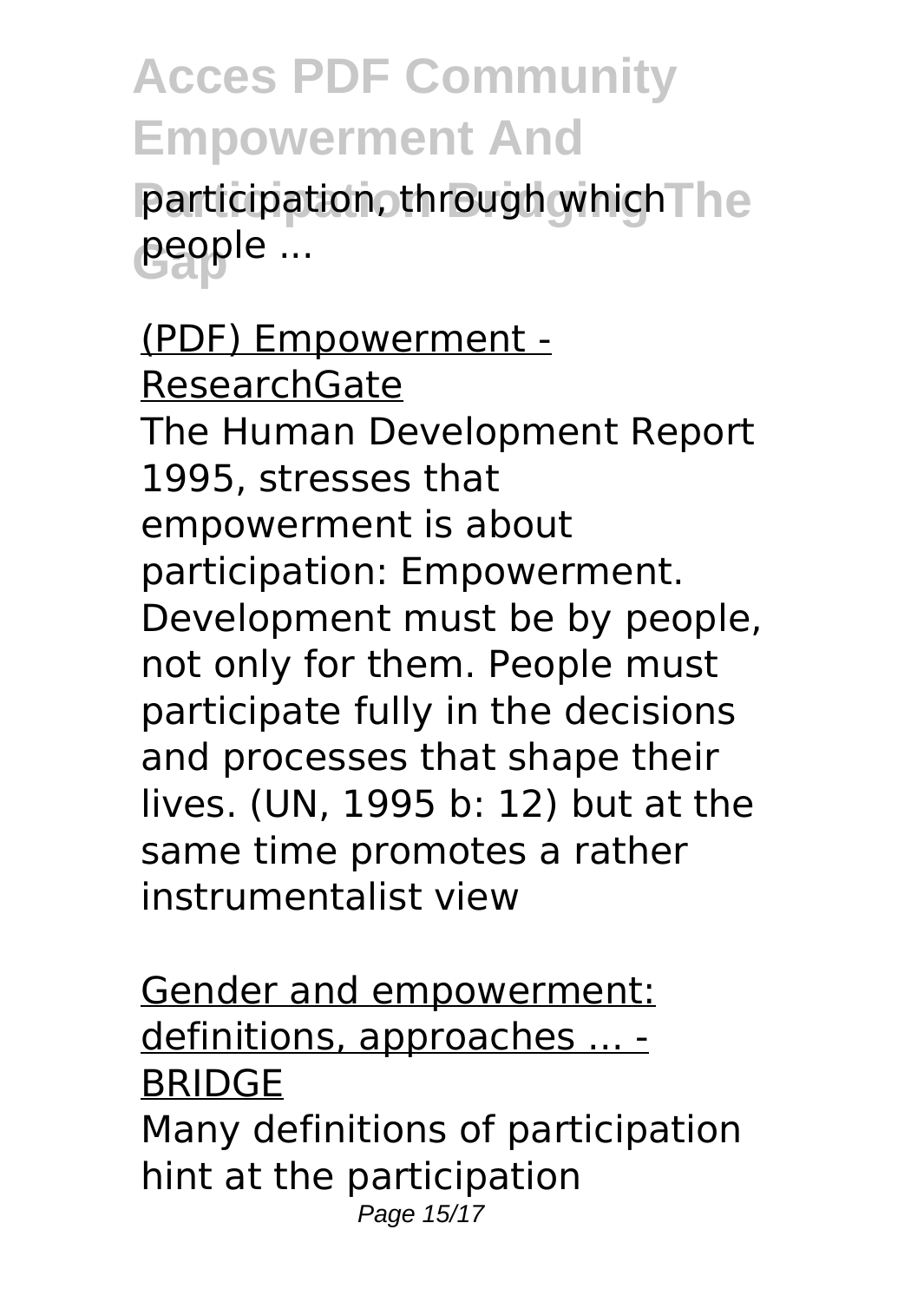continuum (see typologies<sub>)</sub> The section) and the various levels<br>community involvement. Some section) and the various levels of definitions focus on other aspects such as the involvement of all stakeholders, at all stages of development; on outcomes; on empowerment; and on the important role of disadvantaged groups particularly women and the poor.

Community Participation Definition - Social Capital Research Bridging the Gap: Citizenship, Participation and Accountability. January 2001; ... Engagement in social and community participation has. ... more scrutiny is needed when it comes to claims of ...

Page 16/17